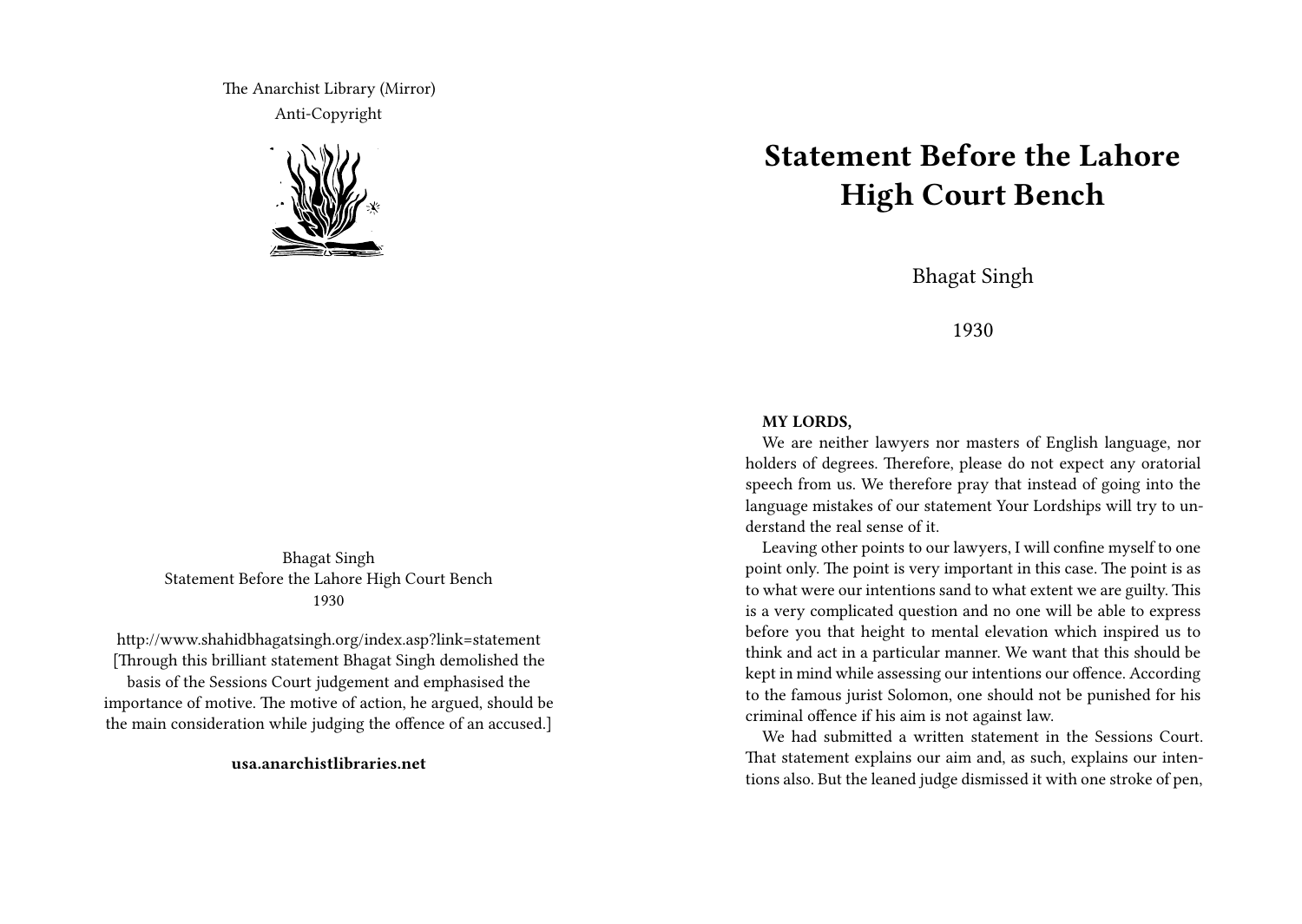saying that "generally the operation of law is not affected by how or why one committed the offence. In this country the aim of the offence is very rarely mentioned in legal commentaries."

My Lords, our contention is that under the circumstances the learned judge ought to have judged us either by the result of our action or on the basis of the psychological part of our statement. But he did not take any of these factors into consideration.

The point to be considered is that the two bombs we threw in the Assembly did not harm anybody physically or economically. As such the punishment awarded to us is not only very harsh but revengeful also. Moreover, the motive knowing his psychology. And no one can do justice to anybody without taking his motive into consideration. If we ignore the motive, the biggest general of the words will appear like ordinary murderers; revenue officers will look like thieves and cheats. Even judges will be accused of murder. This way the entire social system and the civilisation will be reduced to murders, thefts and cheating. If we ignore the motive, the government will have no right to expect sacrifice from its people and its officials. Ignore the motive and every religious preacher will be dubbed as a preacher of falsehoods, and every prophet will be charged of misguiding crores of simple and ignorant people.

If we set aside the motive, then Jessus Christ will appear to be a man responsible for creating disturbances, breaking peace and preaching revolt, and will be considered to be a "dangerous personality" in the language of the law. But we worship him. He commands great respect in our hearts and his image creates vibrations of spiritualism amongst us. Why? Because the inspiration behind his actions was that of a high ideal. The rulers of that age could not recognise that high idealism. They only saw his outward actions. Nineteen centuaries have passed since then. Have we not progressed during this period? Shall we repeat that mistake again? It that be so, then we shall have to admit that all the sacrifices of the mankind and all the efforts of the great martyrs were useless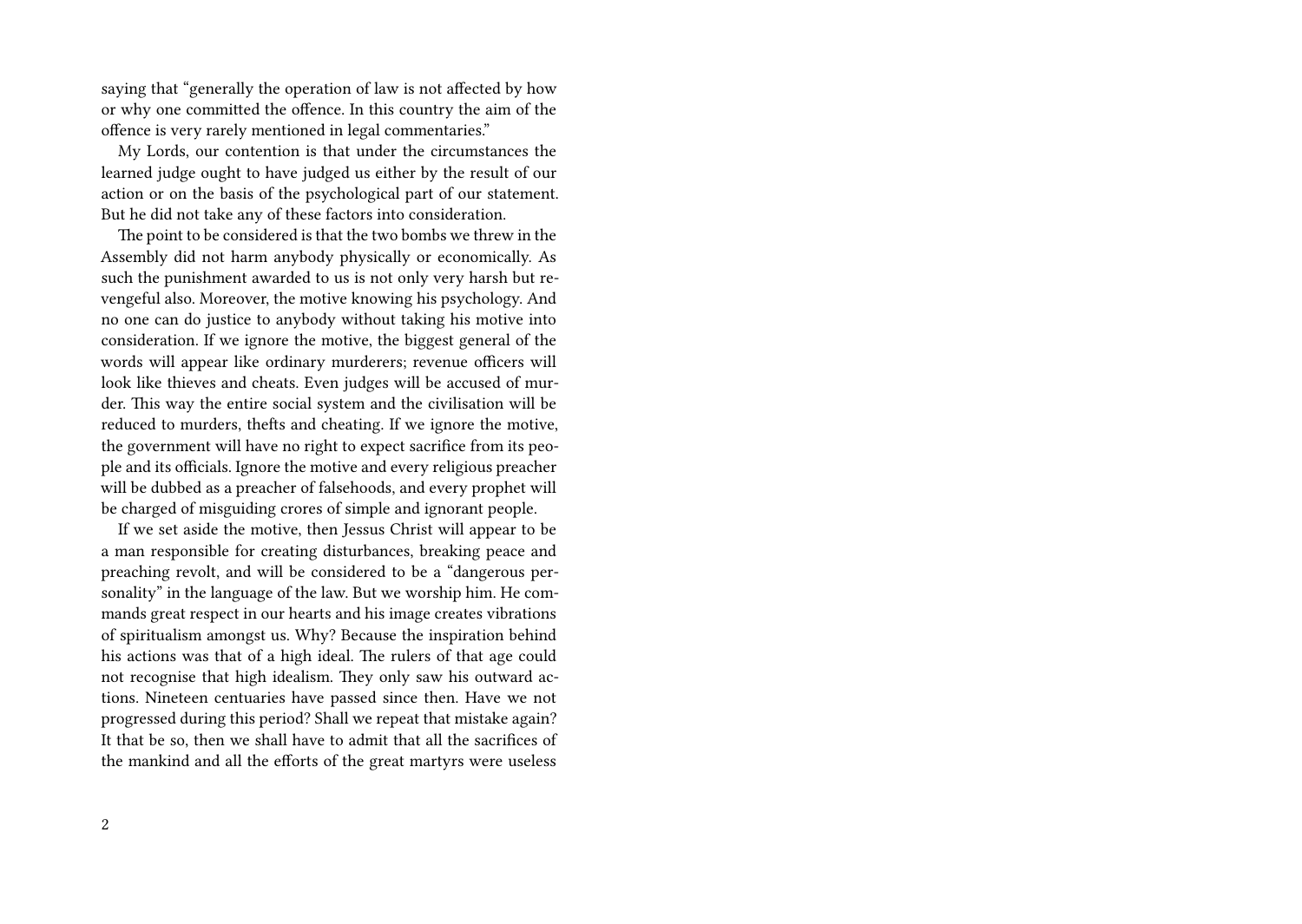and, had we been so, we would have certainly been sent to the lunatic asylum, instead of being put in jail. We had full knowledge about the strength of the bombs and that is why we acted with so much confidence. It was very easy to have thrown the bombs on the occupied benches, but it was difficult to have thrown them on unoccupied seats. Had we not of saner mind or had we been mentally unbalanced, the bombs would have fallen on occupied benches and not in empty places. Therefore I would say that we should be rewarded for the courage we showed in carefully selecting the empty places. Under these conditions, My Lords, we think we have not been understood, My Lords, we think we have not been understood properly. We have not come before you to get our sentences reduced. We have come here to clarify our position. We want that we should not be given any unjust treatment, nor should any unjust opinion be pronounced about us. The question of punishment is of secondry importance before us.

and it would appear as if we are still at the same place where we stood twenty centuries back.

From the legal point of view also, the question of motive is of special importance. Take the example of General Dyer. He resorted to firing and killed hundreds of innocent and unarmed people. But the military court did not order him to be shot. It gave him lakhs of rupees as award. Take another example. Shri Kharag Bahadur Singh, a young Gurkha, Killed a Marwari in Calcutta. If the motive be set aside, then Kharag Bahadur Singh ought to have been hanged. But he was awarded a mild sentence of a few years only. He was even released much before the expiry of his sentence. Was there any loophole in the law that he escaped capital punishment? Or, was the charge of murder not proved against him? Like us, he also accepted the full responsibility of his action, but he escaped death. He is free today. I ask Your Lordship, why was he not awarded capital punishment? His action was well calculated and well planned. From the motive end, his action was more serious and fatal than ours. He was awarded a mild punishment because his intentions were good. He was awarded a mild punishment because his intention were good. He saved the society from a dirty leach who had sucked the life-blood of so many pretty young girls. Kharag Singh was given a mild punishment just to uphold the formalities of the law.

This principle (that the law does not take motive into consideration  $-$  ed.) is quite absurd. This is against the basic principles of the law which declares that "the law is for man and not man for the law". As such, why the same norms are not being applied to us also? It is quite clear that while convicting Kharag Singh his motive was kept in mind, otherwise a murderer can never escape the hangman's noose. Are we being deprived of the ordinary advantage of the law because our offence is against the government, or because our action has a political importance?

My Lords, under these circumstances, please permit us to assert that a government which seeks shelter behind such mean methods